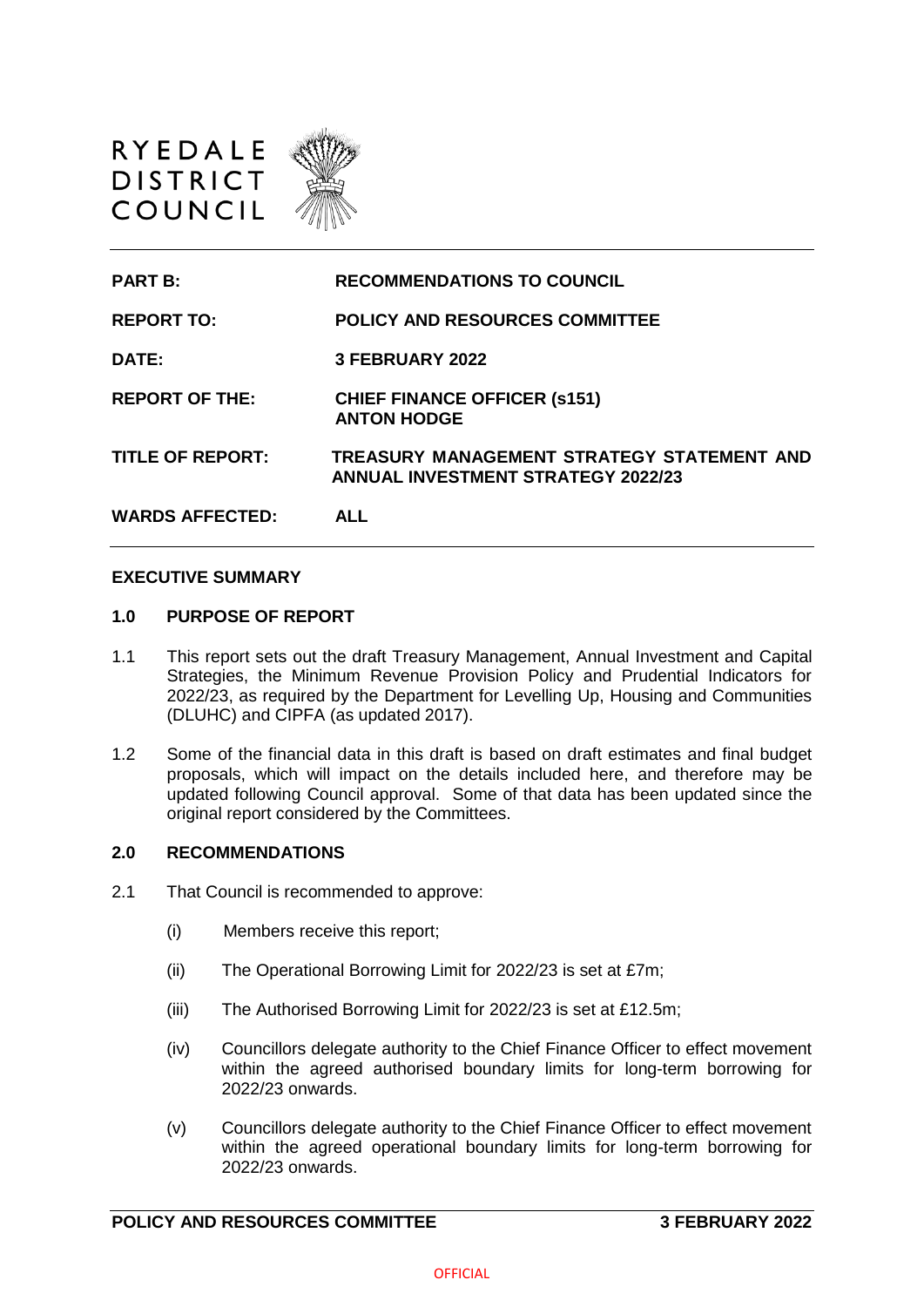- (vi) The treasury management strategy statement 2022/23 be approved.
- (vii) The minimum revenue provision policy statement for 2022/23 be approved.
- (viii) The treasury management investment strategy for 2022/23 be approved.
- (ix) The prudential indicators for 2022/23 which reflect the capital expenditure plans which are affordable, prudent and sustainable be approved.
- (x) The Capital Strategy for 2022/23 be approved

## **3.0 REASON FOR RECOMMENDATIONS**

3.1 To ensure the Council's Treasury Management Strategy and association policies are prudent and affordable.

## **4.0 SIGNIFICANT RISKS**

4.1 There are significant risks when investing public funds especially with unknown institutions. However, by the adoption of the CIPFA Code and a prudent investment policy, these are minimised. The employment of Treasury Advisors also helps reduce the risk.

## **5.0 POLICY CONTEXT AND CONSULTATION**

- 5.1 The Council has adopted the CIPFA Code of Practice on Treasury Management in Local Authorities and this report complies with the requirements under this code and the relevant requirements of the Local Government Act 2003.
- 5.2 The Council use the services of Link Group to provide treasury management information and advice.

# **REPORT**

## **6.0 REPORT DETAILS**

# **6.1 TREASURY MANAGEMENT STRATEGY STATEMENT 2022/23**

- 6.1.1 The Council is required to operate a balanced budget, which broadly means that cash raised during the year will meet cash expenditure. Part of the treasury management operation is to ensure that this cash flow is adequately planned, with cash being available when it is needed. Surplus monies are invested in low risk counterparties or instruments commensurate with the Council's low risk appetite, providing adequate liquidity initially before considering investment return.
- 6.1.2 The second main function of the treasury management service is the funding of the Council's capital plans. These capital plans provide a guide to the borrowing need of the Council, essentially the longer term cash flow planning to ensure that the Council can meet its capital spending obligations. This management of longer term cash may involve arranging long or short term loans, or using longer term cash flow surpluses. On occasion any debt previously drawn may be restructured to meet Council risk or cost objectives.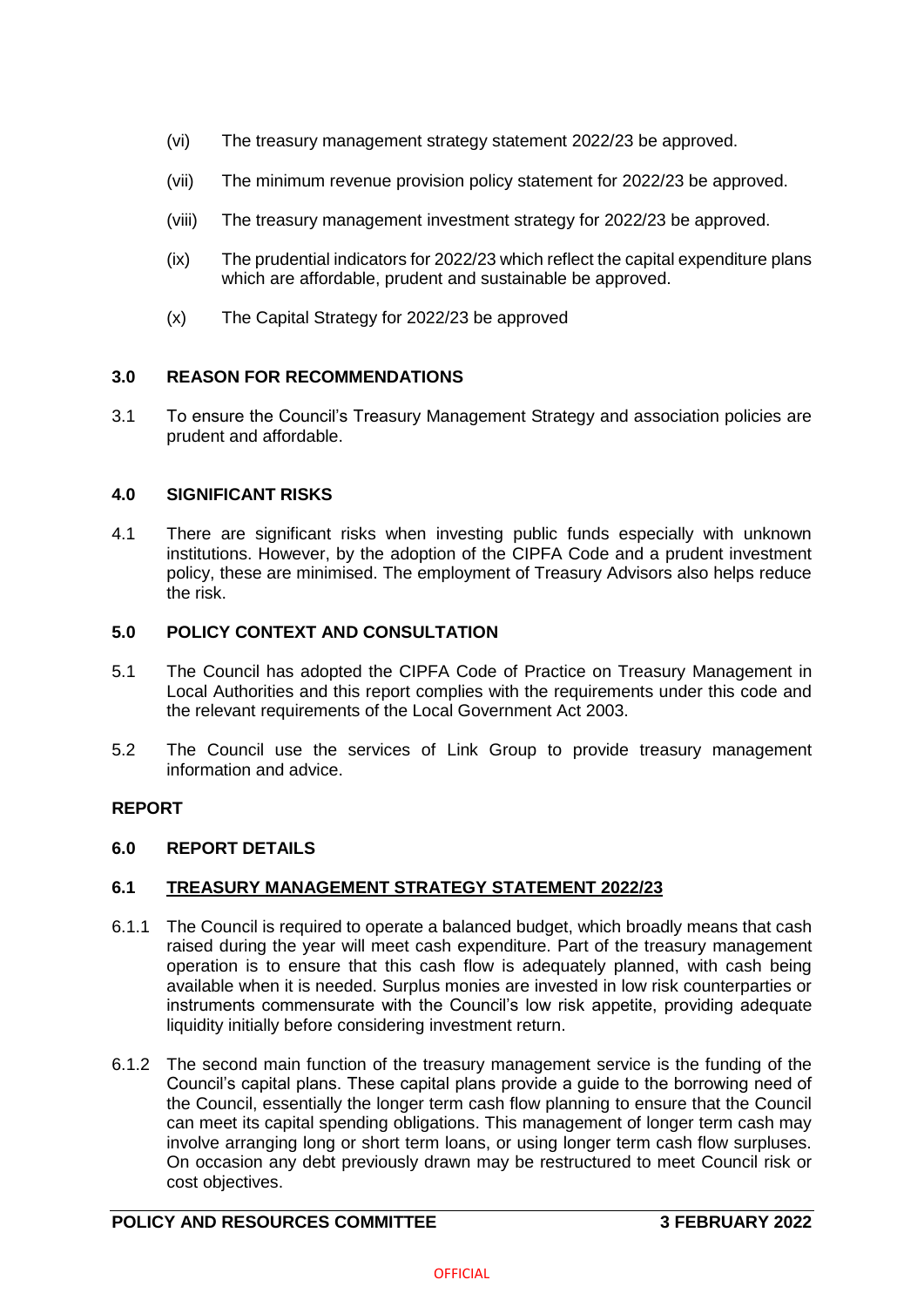6.1.3 The contribution the treasury management function makes to the authority is critical, as the balance of debt and investment operations ensure liquidity or the ability to meet spending commitments as they fall due, either on day-to-day revenue or for larger capital projects. The treasury operations will see a balance of the interest costs of debt and the investment income arising from cash deposits affecting the available budget. Since cash balances generally result from reserves and balances, it is paramount to ensure adequate security of the sums invested, as a loss of principal will in effect result in a loss to the General Fund Balance.

## 6.1.4 CIPFA defines treasury management as:

*"The management of the local authority's investments and cash flows, its banking, money market and capital market transactions; the effective control of the risks associated with those activities; and the pursuit of optimum performance consistent with those risks."*

## **Reporting Requirements**

6.1.5 Revised reporting was required from the 2021/22 reporting cycle due to revisions of the DLUHC Investment Guidance, the DLUHC Minimum Revenue Provision (MRP) Guidance, the CIPFA Prudential Code and the CIPFA Treasury Management Code. The primary reporting changes include the introduction of a capital strategy, to provide a longer-term focus to the capital plans, and greater reporting requirements surrounding any commercial activity undertaken under the Localism Act 2011.

## 6.1.6 **Capital Strategy**

The CIPFA revised 2017 Prudential and Treasury Management Codes requires all local authorities to prepare a capital strategy report, which will provide the following:

- a high-level long term overview of how capital expenditure, capital financing and treasury management activity contribute to the provision of services
- an overview of how the associated risk is managed
- the implications for future financial sustainability

The aim of this capital strategy is to ensure that all elected members on the full council fully understand the overall long-term policy objectives and resulting capital strategy requirements, governance procedures and risk appetite.

## 6.1.7 **Treasury Management Reporting**

The Council is required to receive and approve, as a minimum, three main reports each year, which incorporate a variety of policies, estimates and actuals. These reports are required to be adequately scrutinised by committee before being recommended to the Council. This role is undertaken by the Overview and Scrutiny Committee.

**Prudential and Treasury Indicators and Treasury Strategy** (this report) – The first and most important report covers:

- The capital plans (including prudential indicators);
- A Minimum Revenue Provision Policy (how residual capital expenditure is charged to revenue over time);
- The Treasury Management Strategy (how the investments and borrowings are to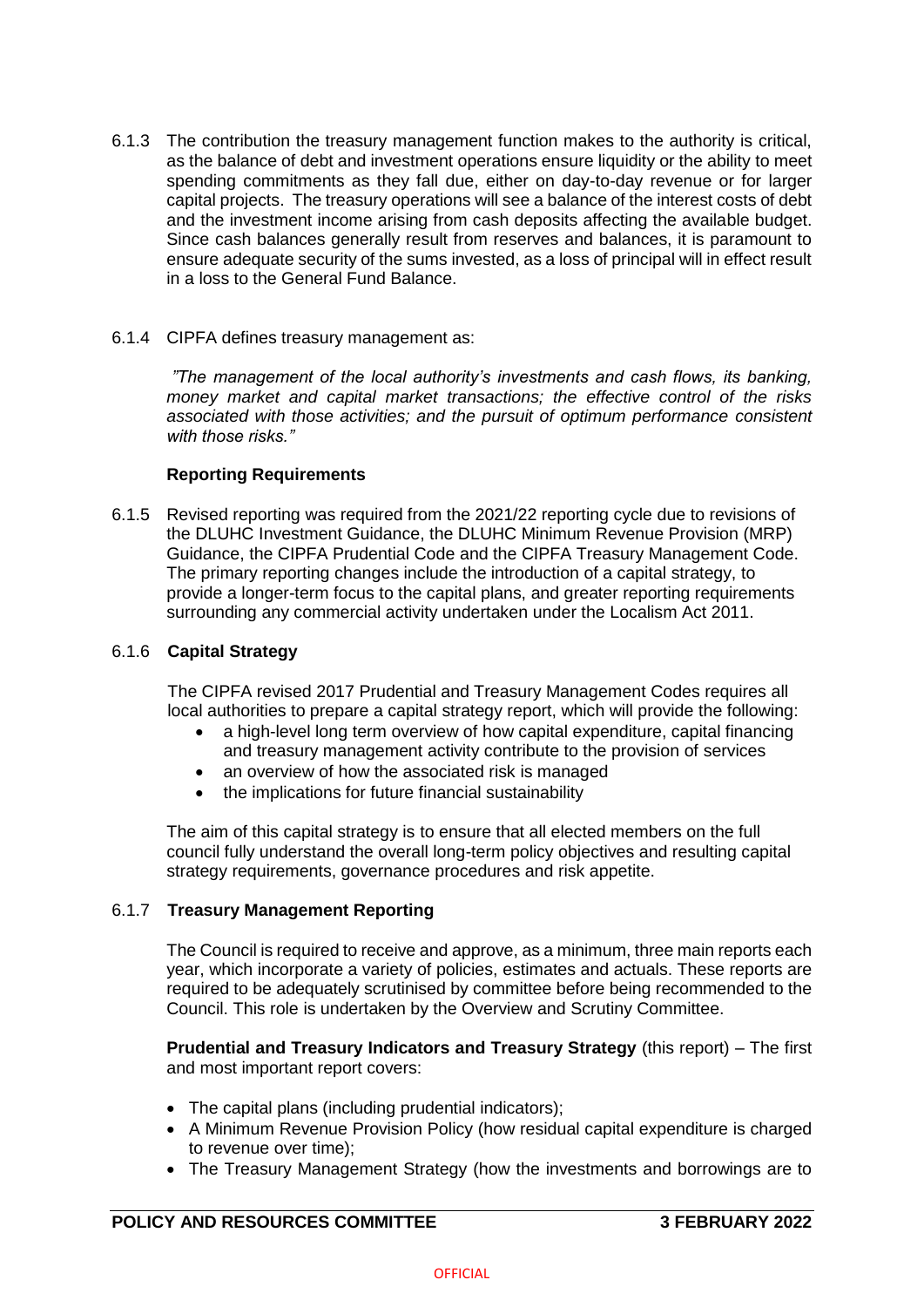be organised) including treasury indicators; and

• An investment strategy (the parameters on how investments are to be managed).

**A Mid Year Treasury Management Report.** This will update members with the progress of the capital position, amending prudential indicators as necessary, and whether the treasury strategy or whether any policies require revision.

**An Annual Treasury Report.** This provides details of a selection of actual prudential treasury indicators and actual treasury operations compared to the estimates within the strategy.

### **Treasury Management Strategy for 2022/23**

6.1.8 The strategy for 2022/23 covers two main areas

### *Capital Issues*

- The capital plans and prudential indicators
- The MRP strategy

### *Treasury Management Issues*

- The current treasury position;
- Treasury indicators which will limit the treasury risk and activities of the Council;
- Prospects for interest rates;
- The borrowing strategy;
- Policy on borrowing in advance of need;
- The investment strategy; and
- Creditworthiness policy.

These elements cover the requirements of the Local Government Act 2003, the CIPFA Prudential Code, the CLG MRP Guidance, the CIPFA Treasury Management Code and the CLG Investment Guidance.

## 6.1.9 **Training**

The CIPFA Code requires the Chief Finance Officer to ensure that members with responsibility for treasury management, particularly those with responsibility for scrutiny, receive adequate training in treasury management. Training has been provided to members by Link Group and further training will be arranged as required.

#### 6.1.10 **Treasury Management Consultants**

The Council uses Link Group, Treasury Solutions as it external treasury management advisors.

The Council recognises that responsibility for treasury management decisions remains with the organisation at all times and will ensure that undue reliance is not placed upon the services of our external service providers. All decisions will be undertaken with regards to all available information, including, but not solely, our treasury advisers.

It also recognises that there is value in employing external providers of treasury management services in order to acquire access to specialist skills and resources. The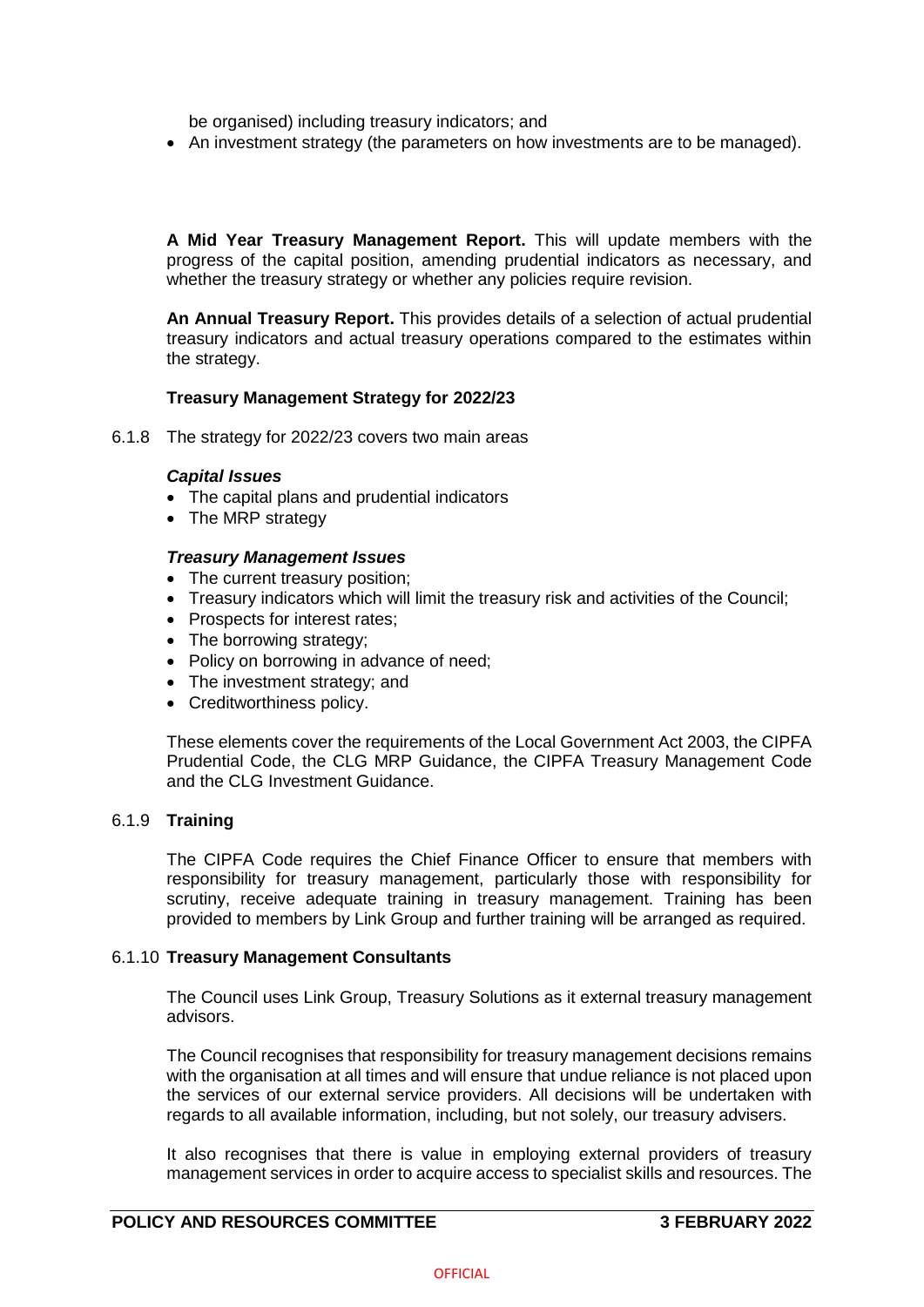Council will ensure that the terms of their appointment and the methods by which their value will be assessed are properly agreed and documented, and subjected to regular review.

## 6.1.11 **Treasury Management Function & Sweeping Arrangements**

Included within the service level agreement with North Yorkshire County Council (NYCC) for the provision on s151 Officer and Finance services, there is provision for treasury management support.

Reporting and monitoring processes are already in place, along with day to day support for treasury activities. It has previously been reported that discussions were underway between the Authorities' respective banks exploring the technical feasibility for Ryedale District Council to join NYCC's investment pool, and that prior to implementing such arrangements Ryedale District Council would be asked to formally adopt the Investment Strategy of NYCC.

Following on-going discussions, a solution for automated balances sweeping between banks has not been identified at present, although opportunities will continue to be investigated. It is therefore not proposed within the 2022/23 Investment strategy to adopt that of NYCC.

# **6.2 THE CAPITAL PRUDENTIAL INDICATORS 2022/23 – 2024/25**

### **Introduction**

- 6.2.1 The 'Prudential Code' provides Council's with a regime of self-regulation for borrowing money for capital purposes. A local authority can borrow as much as it wishes as long as it can afford the repayments. The Code outlines four key objectives relating to the capital investment plans and treasury management procedures of local authorities. To demonstrate that these objectives are being fulfilled the Prudential Code sets out the indicators that must be used, and the factors that must be taken into account.
- 6.2.2 The Code prescribes how the issue of affordability is measured using a set of prudential indicators. The four key objectives of the Code are to ensure that capital investment plans of local authorities are affordable, prudent and sustainable, and to ensure that treasury management decisions are taken in accordance with good professional practice. The indicators are mandatory but the figures used in the calculations are a matter for each local authority.
- 6.2.3 The prudential indicators required by the Code are designed to support and record local decision-making. They are not designed to be comparative performance indicators and the use of them in this way would be likely to be misleading and counterproductive.
- 6.2.4 The Council's capital expenditure plans are the key driver of treasury management activity. The output of the capital expenditure plans are reflected in prudential indicators, which are designed to assist members' overview and confirm capital expenditure plans.

## **Capital Expenditure.**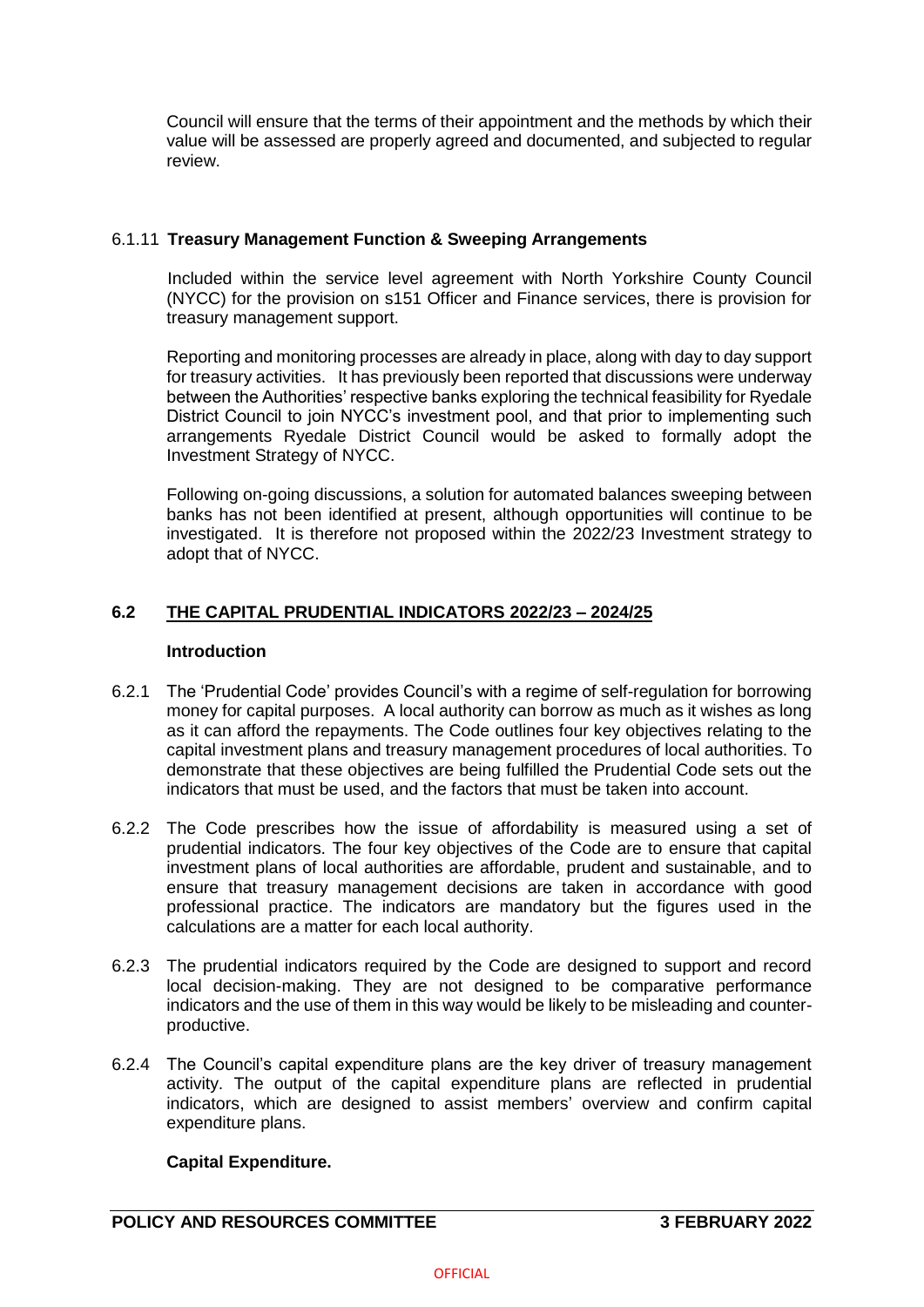6.2.5 This prudential indicator is a summary of the Council's capital expenditure plans, both those agreed previously, and those forming part of this budget cycle. *These are currently based draft estimates and final budget proposals will be updated prior to Council approval.*

| <b>Capital Expenditure</b>                                 | 2020/21<br>Actual<br>£'000 | 2021/22<br><b>Estimate</b><br>£'000 | 2022/23<br><b>Estimate</b><br>£'000 | 2023/24<br><b>Estimate</b><br>£'000 | 2024/25<br><b>Estimate</b><br>£'000 |
|------------------------------------------------------------|----------------------------|-------------------------------------|-------------------------------------|-------------------------------------|-------------------------------------|
| <b>General Fund</b>                                        | 1.015                      | 5,880                               | 8,028                               | 4.239                               | 736                                 |
| Commercial Activites / Non<br><b>Financial Investments</b> | 0                          | 0                                   | 0                                   | 0                                   |                                     |
| <b>Total</b>                                               | 1,015                      | 5,880                               | 8,028                               | 4,239                               | 736                                 |

## **Table 1: Capital Expenditure**

The above financing need excludes other long term liabilities, such as PFI and leasing arrangements which already include borrowing instruments.

## **Table 2: Financing of Capital Expenditure**

6.2.6 The table below summarises the above capital expenditure plans and how these plans are being financed by capital or revenue resources. Any shortfall of resources results in a funding need (borrowing):

|                            | 2020/21 | 2021/22  | 2022/23  | 2023/24  | 2024/25 |
|----------------------------|---------|----------|----------|----------|---------|
| <b>Capital Expenditure</b> | Actual  | Est.     | Est.     | Est.     | Est.    |
|                            | £'000   | £'000    | £'000    | £'000    | £'000   |
| General Fund               | 1,015   | 5,880    | 8,028    | 4,239    | 736     |
| Total                      | 1,015   | 5,880    | 8,028    | 4,239    | 736     |
| <b>Financed By:</b>        |         |          |          |          |         |
| Revenue & Reserves         | $-238$  | $-2.291$ | $-4,339$ | $-2,452$ | -200    |
| <b>Capital Receipts</b>    | $-35$   | $-20$    | $-105$   | 0        | 0       |
| Grants                     | $-743$  | $-2,136$ | $-2,773$ | $-1.707$ | $-496$  |
| Borrowing - Leases         | 0       | $-1.433$ | $-811$   | -80      | $-40$   |
| <b>Net Financing Need</b>  | 0       | 0        | 0        | 0        | 0       |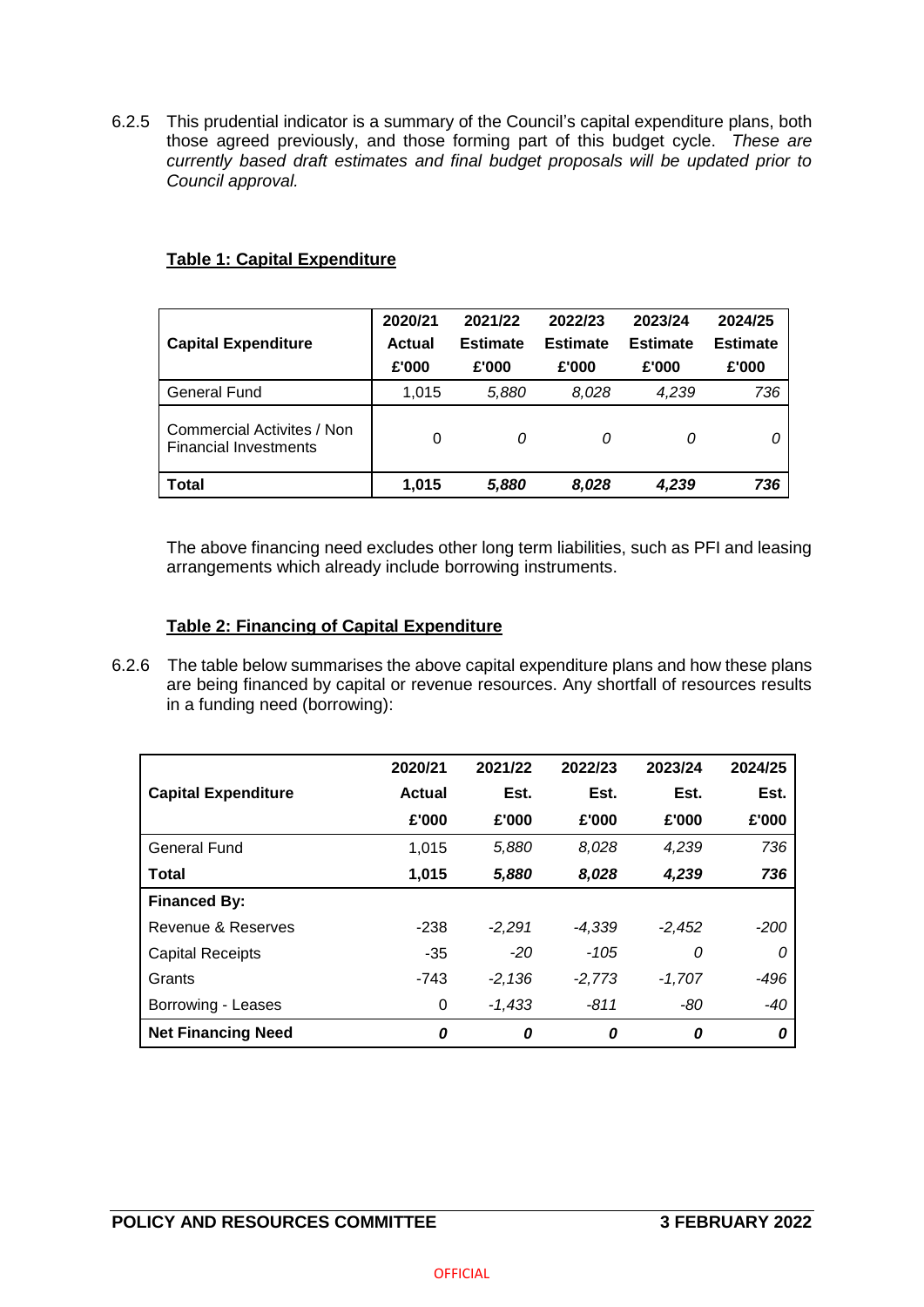# **The Council's Borrowing Need (the Capital Financing Requirement)**

- 6.2.7 The second prudential indicator is the Council's Capital Financing Requirement (CFR). The CFR is simply the total historic outstanding capital expenditure which has not yet been paid for from either revenue or capital resources. It is essentially a measure of the Council's underlying borrowing need. Any capital expenditure above, which has not immediately been paid for, will increase the CFR.
- 6.2.8 The CFR does not increase indefinitely, as the minimum revenue provision (MRP) is a statutory annual revenue charge which broadly reduces the borrowing need in line with each assets life. The Council is asked to approve the CFR projections below:

|                                                | 2020/21<br>Actual<br>£000 | 2021/22<br>Est.<br>£000 | 2022/23<br>Est.<br>£000 | 2023/24<br>Est.<br>£000 | 2024/25<br><b>Estimate</b><br>£'000 |
|------------------------------------------------|---------------------------|-------------------------|-------------------------|-------------------------|-------------------------------------|
| <b>CFR General Fund</b>                        | 1,553                     | 1,518                   | 1,483                   | 1,447                   | 1,412                               |
| <b>CFR GF Leases</b>                           | 514                       | 1,773                   | 2,207                   | 1,770                   | 1,393                               |
| CFR Commercial / Non-<br>financial investments | 0                         | 0                       | 0                       | 0                       | 0                                   |
| <b>Total CFR</b>                               | 2,067                     | 3,291                   | 3,689                   | 3,217                   | 2,805                               |
| <b>Movement in CFR</b>                         | 366                       | 1,224                   | 398                     | -472                    | $-412$                              |
| Movement in CFR represented by:-               |                           |                         |                         |                         |                                     |
| Net Financing need for the<br>year             | 547                       | 1,433                   | 811                     | 80                      | 40                                  |
| Less MRP & Other<br>Financing movements        | -181                      | -209                    | -413                    | -552                    | -452                                |
| <b>Movement in CFR</b>                         | 366                       | 1.224                   | 398                     | -472                    | -412                                |

# **Table 3: Capital Financing Requirement**

6.2.9 The CFR includes any other long term liabilities (e.g. finance leases) brought onto the balance sheet. Whilst this increases the CFR, and therefore the Council's borrowing requirement, these types of scheme include a borrowing facility and so the Council is not required to separately borrow for these schemes. These are also shown in Table 3.

# **Affordability Prudential Indicators**

- 6.2.10 The previous sections cover the overall capital and control of borrowing prudential indicators, but within this framework prudential indicators are required to assess the affordability of the capital investment plans. These provide an indication of the impact of the capital investment plans on the Council's overall finances. The Council is asked to approve the following indicator:
- 6.2.11 The indicator of actual and estimates of the ratio of financing costs to net revenue stream identifies the trend in the cost of capital (borrowing and other long term obligation costs net of investment income) against the net revenue stream. These are shown in Table 4. The estimates of financing costs include current commitments and the proposals in this report.

# **Table 4: Ratio of Financing Costs to Net Revenue Stream**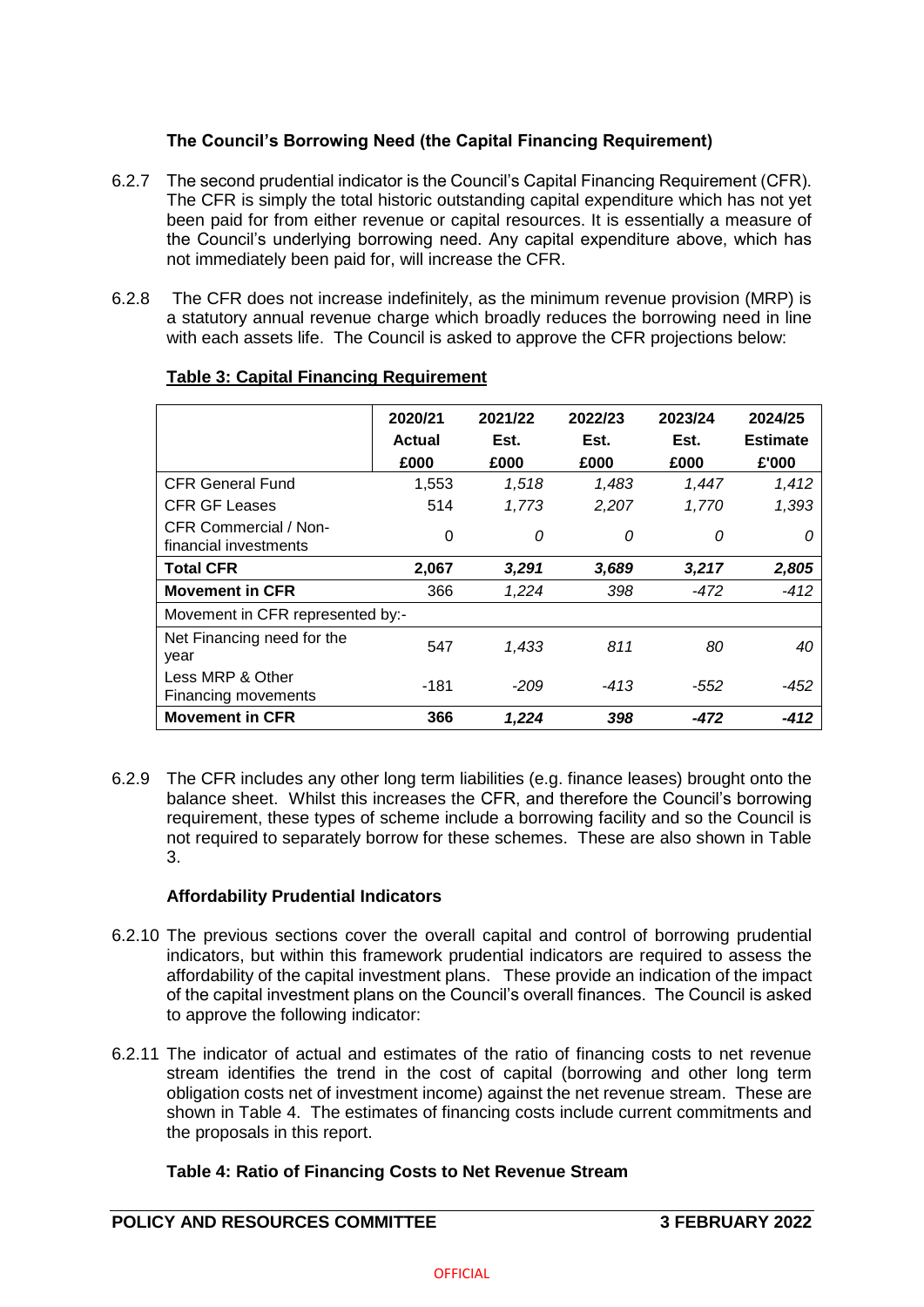|                     | 2020/21<br><b>Actual</b> | 2021/22<br>Est. | 2022/23<br>Est. | 2023/24<br>Est. | 2024/25<br>Est. |
|---------------------|--------------------------|-----------------|-----------------|-----------------|-----------------|
|                     | %                        | %               | %               | %               | %               |
| <b>General Fund</b> | 0.76                     | 1.82            | 5.29            | 6.78            | 5.09            |

### **6.3 MINIMUM REVENUE PROVISION POLICY STATEMENT 2022/23**

#### **Introduction**

6.3.1 The Council is required to pay off an element of the accumulated General Fund capital spend each year (the CFR) through a revenue charge (the minimum revenue provision – MRP), although it is also allowed to undertake additional voluntary payments if required (voluntary revenue provision – VRP).

DLUHC Regulations have been issued which require the full Council to approve an MRP Policy Statement in advance of each year. A variety of options are provided to councils so long as there is a prudent provision. The Council is recommended to approve the following MRP Statement.

### **Minimum Revenue Provision Policy**

- 6.3.2 The Council's MRP policy is based on the Governments Statutory Guidance and following a review no further changes are considered necessary and the policy for 2022/23 is therefore as follows:
	- (a) For all **Capital expenditure incurred before 1 April 2008** which formed the General Fund Capital Financing Requirement (CFR) that is capital expenditure funded through borrowing will be charged at 4% of the outstanding balance each year.
	- (b) From 1 April 2018 for all unsupported borrowing (including PFI and finance leases) the MRP policy will be either:
	- **Asset life method** MRP will be based on the estimated life of the assets, in accordance with the regulations (this option must be applied for any expenditure capitalised under a Capitalisation Direction) (option 3);
	- **Depreciation method**  MRP will follow standard depreciation accounting procedures (option 4);

These options provide for a reduction in the borrowing need over approximately the asset's life

Total MRP for 2022/23 is currently estimated at £174k, (£35k internal borrowing, and £139k for leases).

6.3.3 MRP Overpayments - A change introduced by the revised DLUHC MRP Guidance was the allowance that any charges made over the statutory minimum revenue provision (MRP), voluntary revenue provision or overpayments (VRP), can, if needed, be reclaimed in later years if deemed necessary or prudent. In order for these sums to be reclaimed for use in the budget, this policy must disclose the cumulative overpayment made each year. At present there are no plans to make voluntary revenue provisions (VRP).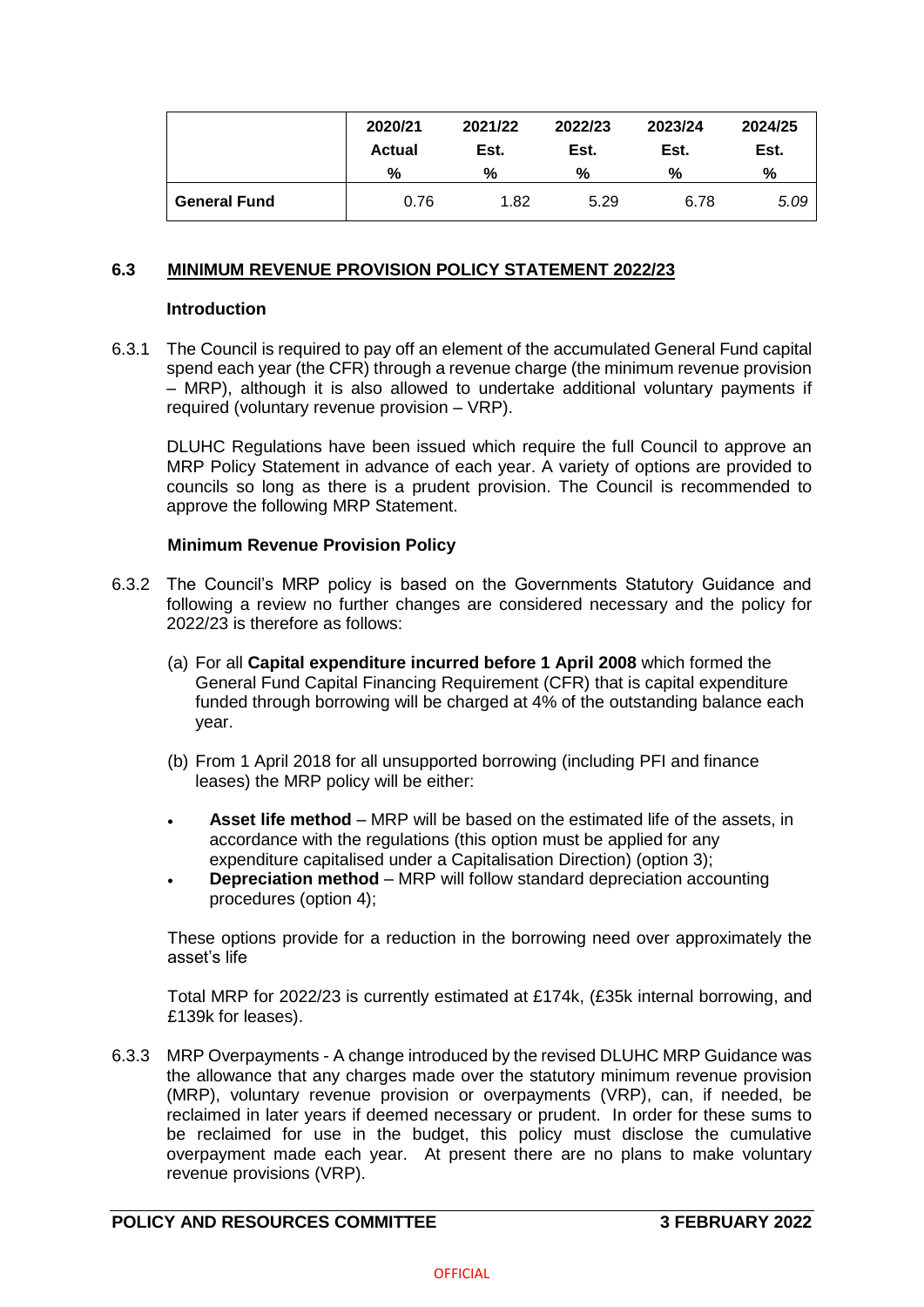# **6.4 BORROWING STRATEGY 2022/23**

- 6.4.1 The capital expenditure plans provide details of the service activity of the Council. The treasury management function ensures that the Council's cash is organised in accordance with the relevant professional codes, so that sufficient cash is available to meet the service activity. This will involve both the organisation of the cash flow and, where capital plans require, the organisation of appropriate borrowing facilities. The strategy covers the relevant treasury / prudential indicators, the current and projected debt positions and the annual investment strategy.
- 6.4.2 The Council's treasury portfolio position at 31 December 2021, is shown in Table 5.

|                             |             | <b>Principal</b> |      | Ave. Rate |
|-----------------------------|-------------|------------------|------|-----------|
|                             |             | £m               | £m   | %         |
| Fixed rate funding          | <b>PWLB</b> | 1.5              |      |           |
|                             | Market      | 0.0              |      | 3.44      |
| Variable rate funding       | <b>PWLB</b> | 0.0              |      |           |
|                             | Market      | 0.0              | 0.0  | 0         |
|                             |             |                  |      |           |
| Other long term liabilities | Leases      | 0.6              |      | 3.68      |
|                             |             |                  |      |           |
| <b>Total Debt</b>           |             |                  | 2.0  | 3.50      |
|                             |             |                  |      |           |
| <b>Total Investments</b>    |             |                  | 37.9 | 0.11      |
|                             |             |                  |      |           |

# **Table 5: Current Treasury Portfolio at 31/12/21**

6.4.3 Forward projections are summarised in Table 6. The table shows the actual external borrowing (the treasury management operations), against the capital borrowing need (the Capital Financing Requirement - CFR), highlighting any over or under borrowing.

# **Table 6: Forecasted Portfolio Position**

|                                     | 2021/22<br><b>F'cast</b><br>£000 | 2022/23<br><b>F'cast</b><br>£000 | 2023/24<br><b>F'cast</b><br>£000 | 2024/25<br><b>F'cast</b><br>£000 |
|-------------------------------------|----------------------------------|----------------------------------|----------------------------------|----------------------------------|
| <b>External Borrowing</b>           |                                  |                                  |                                  |                                  |
| Borrowing at 1 April                | 1,513                            | 1,473                            | 1,434                            | 1,394                            |
| <b>Expected Change in Borrowing</b> | $-39$                            | $-39$                            | $-39$                            | $-39$                            |
| Leases                              | 1,773                            | 2,207                            | 1,770                            | 1,393                            |
| <b>Actual Borrowing at 31 March</b> | 3,247                            | 3,641                            | 3,164                            | 2,748                            |
| CFR - the borrowing need            | 3,291                            | 3,689                            | 3,217                            | 2,805                            |
| Under / (over) borrowing            | 44                               | 48                               | 53                               | 57                               |
| <b>Investments</b>                  |                                  |                                  |                                  |                                  |
| <b>Total Investments</b>            | 22,645                           | 18,488                           | 14,228                           | 14,601                           |
| <b>Investment Change</b>            | $-5,708$                         | $-4.156$                         | $-4,260$                         | 372                              |
| <b>Net Borrowing</b>                | -19,398                          | -14.848                          | -11,604                          | $-11,852$                        |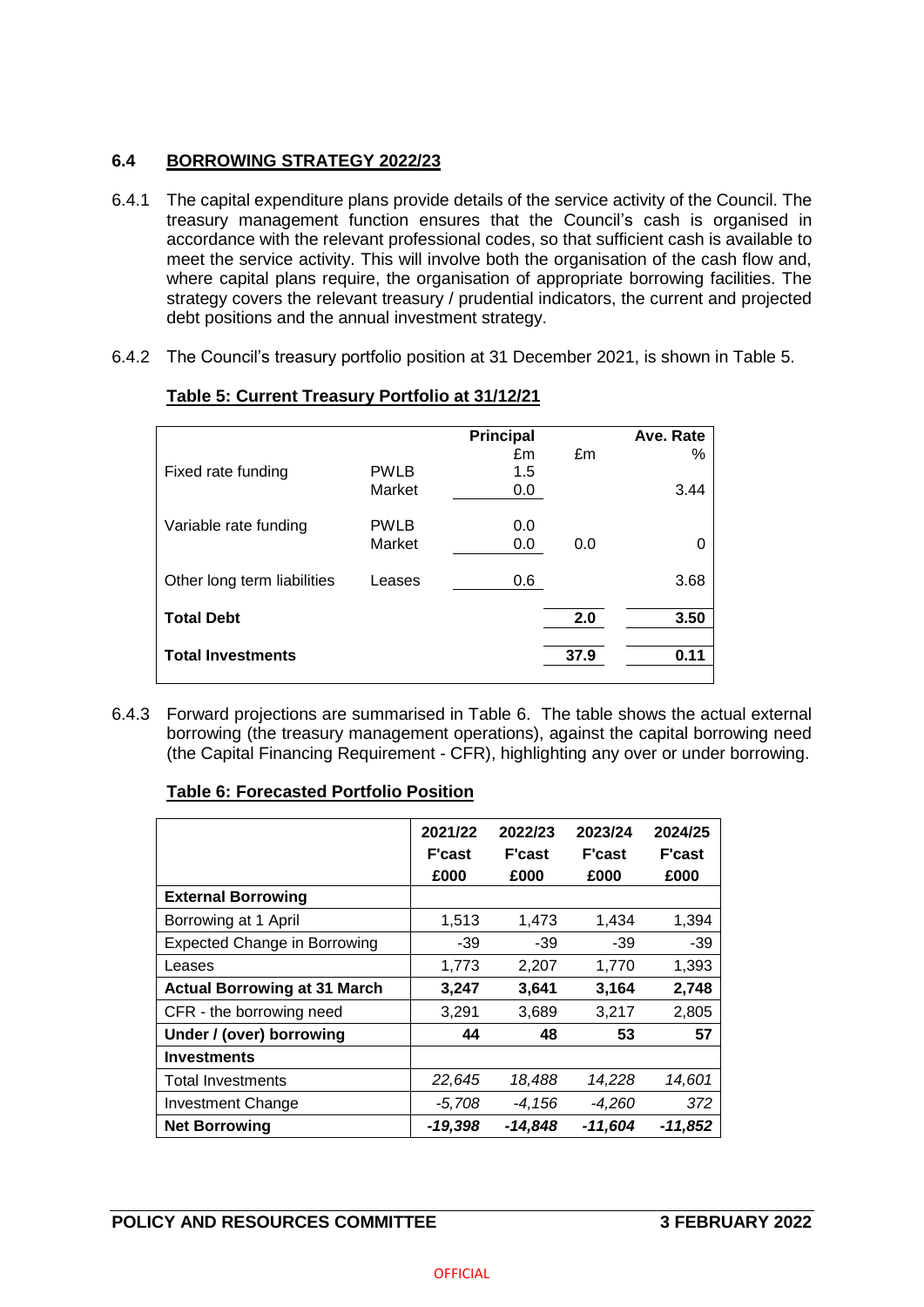# **Treasury Limits for 2022/23 to 2024/25**

- 6.4.5 Ryedale District Council has, at any point in time, a number of cash flows both positive and negative, and manages its treasury position in terms of its borrowings and investments in accordance with its approved treasury management strategy and practices. In day-to-day cash management, no distinction can be made between revenue and capital cash. External borrowing arises as a consequence of all the financial transactions of the authority and not simply those arising from capital spending
- 6.4.6 CIPFA's Prudential code for Capital Finance in Local Authorities' includes the following key indicator of prudence;

*"In order to ensure that over the medium term net borrowing will only be for a capital purpose, the local authority should ensure that net external borrowing does not, except in the short term, exceed the total of capital financing requirement in the preceding year plus the estimates of any additional capital financing requirement for the current and the next two financial years."*

- 6.4.7 The Chief Finance Officer reports that the authority had no difficulty meeting this requirement in 2020/21, nor are any difficulties envisaged for the current (2021/22) or future years (2022/23 – 2024/25). This view takes into account current commitments, existing plans and the proposals in the budget.
- 6.4.8 The Council must have regard to the Prudential Code when setting the Authorised Limit, which essentially requires it to ensure that total capital investment remains within sustainable limits and, in particular, that the impact upon its future council tax levels is 'acceptable'. It reflects the level of external borrowing which, while not desired, could be afforded in the short term, but is not sustainable in the longer term.
- 6.4.9 Whilst termed an "Affordable Borrowing Limit", it incorporates the capital plans to be considered for inclusion in corporate financing by both external borrowing and other forms of liability, such as credit arrangements.
- 6.4.10 The Authorised Limit for external borrowing is a key prudential indicator and represents a control on the maximum level of borrowing. It is a limit beyond which external borrowing is prohibited, and this limit needs to be set or revised by the full Council on a rolling basis, for the forthcoming financial year and two successive financial years. This information is shown in table 7.

| <b>Authorised Limit</b>     | 2021/22<br><b>Estimate</b><br>£'000 | 2022/23<br><b>Estimate</b><br>£'000 | 2023/24<br><b>Estimate</b><br>£'000 | 2024/25<br><b>Estimate</b><br>£'000 |
|-----------------------------|-------------------------------------|-------------------------------------|-------------------------------------|-------------------------------------|
| Debt                        | 10.000                              | 10,000                              | 10,000                              | 10,000                              |
| Other long term liabilities | 2.500                               | 2.500                               | 2.500                               | 2,500                               |
| Total                       | 12.500                              | 12,500                              | 12,500                              | 12,500                              |

# **Table 7: Authorised Borrowing Limit**

6.4.11 The Operational Boundary is the limit beyond which external borrowing is not normally expected to exceed and within which officers will manage the Council's external debt position. In most cases, this would be a similar figure to the CFR, but may be lower or higher depending on the levels of actual borrowing. This information is shown in table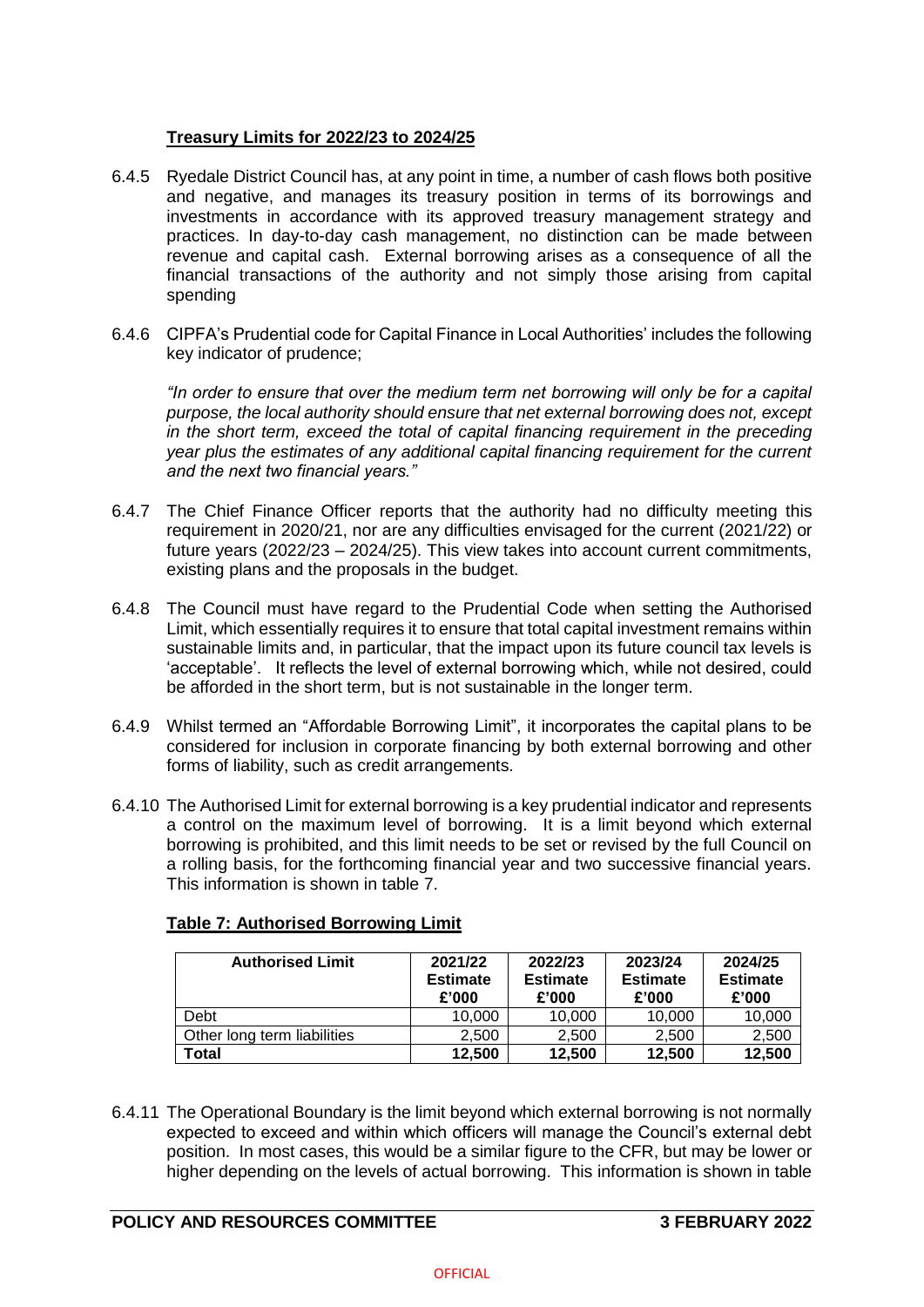| <b>Operational Boundary</b> | 2021/22<br><b>Estimate</b><br>£'000 | 2022/23<br><b>Estimate</b><br>£'000 | 2023/24<br><b>Estimate</b><br>£'000 | 2024/25<br><b>Estimate</b><br>£'000 |
|-----------------------------|-------------------------------------|-------------------------------------|-------------------------------------|-------------------------------------|
| Debt                        | 5,000                               | 5,000                               | 5,000                               | 5,000                               |
| Other long term liabilities | 2,000                               | 2,000                               | 2,000                               | 2,000                               |
| Total                       | 7,000                               | 7,000                               | 7,000                               | 7,000                               |

## **Table 8: Operational Borrowing Limit**

- 6.4.12 In respect of its external debt, table 8 details the proposed authorised limits for the Council's total external debt gross of investments for the next three financial years which councillors are recommended to approve. These limits separately identify borrowing from other long-term liabilities such as finance leases. It is also recommended that members continue to delegate authority to the Chief Finance Officer, within the total limit for any individual year, to effect movement between the separately agreed limits for borrowing and other long term liabilities. Any such changes made will be reported to Overview & Scrutiny Committee at its next meeting following the change.
- 6.4.13 The Chief Finance Officer reports that these authorised limits are consistent with the authority's current commitments, existing plans and the proposals in the budget for capital expenditure and financing, and with its approved treasury management policy statement and practices. The Chief Finance Officer confirms that they are based on the estimate of the most likely, prudent but not worst-case scenario, with sufficient headroom over and above this to allow for operational management, for example unusual cash movements. Risk analysis and risk management strategies have been taken into account; as have plans for capital expenditure, estimates of the capital financing requirement and estimates of cash flow requirements for all purposes.

# **Prospects for Interest Rates**

6.4.13 The Council has appointed Link Group as its treasury advisor and part of their service is to assist the Council to formulate a view on interest rates. Annex 1 draws together a number of current city forecasts for short term (bank rate) and longer fixed interest rates. Table 9 gives the Link central view.

| <b>Link Group Interest Rate View</b> |        | 20.12.21      |               |               |        |               |          |               |          |               |               |               |        |               |
|--------------------------------------|--------|---------------|---------------|---------------|--------|---------------|----------|---------------|----------|---------------|---------------|---------------|--------|---------------|
|                                      | Dec-21 | <b>Mar-22</b> | <b>Jun-22</b> | <b>Sep-22</b> | Dec-22 | <b>Mar-23</b> | $Jun-23$ | <b>Sep-23</b> | $Dec-23$ | <b>Mar-24</b> | <b>Jun-24</b> | <b>Sep-24</b> | Dec-24 | <b>Mar-25</b> |
| <b>BANK RATE</b>                     | 0.25   | 0.25          | 0.50          | 0.50          | 0.50   | 0.75          | 0.75     | 0.75          | 0.75     | 1.00          | 1.00          | 1.00          | 1.00   | 1.25          |
| 3 month ave earnings                 | 0.20   | 0.30          | 0.50          | 0.50          | 0.60   | 0.70          | 0.80     | 0.90          | 0.90     | 1.00          | 1.00          | 1.00          | 1.00   | 1.00          |
| 6 month ave earnings                 | 0.40   | 0.50          | 0.60          | 0.60          | 0.70   | 0.80          | 0.90     | 1.00          | 1.00     | 1.10          | 1.10          | 1.10          | 1.10   | 1.10          |
| 12 month ave earnings                | 0.70   | 0.70          | 0.70          | 0.70          | 0.80   | 0.90          | 1.00     | 1.10          | 1.10     | 1.20          | 1.20          | 1.20          | 1.20   | 1.20          |
| 5 yr PWLB                            | 1.40   | 1.50          | 1.50          | 1.60          | 1.60   | 1.70          | 1.80     | 1.80          | 1.80     | 1.90          | 1.90          | 1.90          | 2.00   | 2.00          |
| 10 yr PWLB                           | 1.60   | 1.70          | 1.80          | 1.80          | 1.90   | 1.90          | 2.00     | 2.00          | 2.00     | 210           | 2.10          | 2.10          | 2.20   | 2.30          |
| 25 yr PWLB                           | 1.80   | 1.90          | 2.00          | 2.10          | 2.10   | 2.20          | 2.20     | 2.20          | 2.30     | 2.30          | 2.40          | 2.40          | 2.50   | 2.50          |
| 50 yr PWLB                           | 1.50   | 1.70          | 1.80          | 1.90          | 1.90   | 2.00          | 2.00     | 2.00          | 2.10     | 2.10          | 2.20          | 2.20          | 2.30   | 2.30          |

## **Table 9: Link View interest rate forecast – January 2022**

**POLICY AND RESOURCES COMMITTEE 3 FEBRUARY 2022**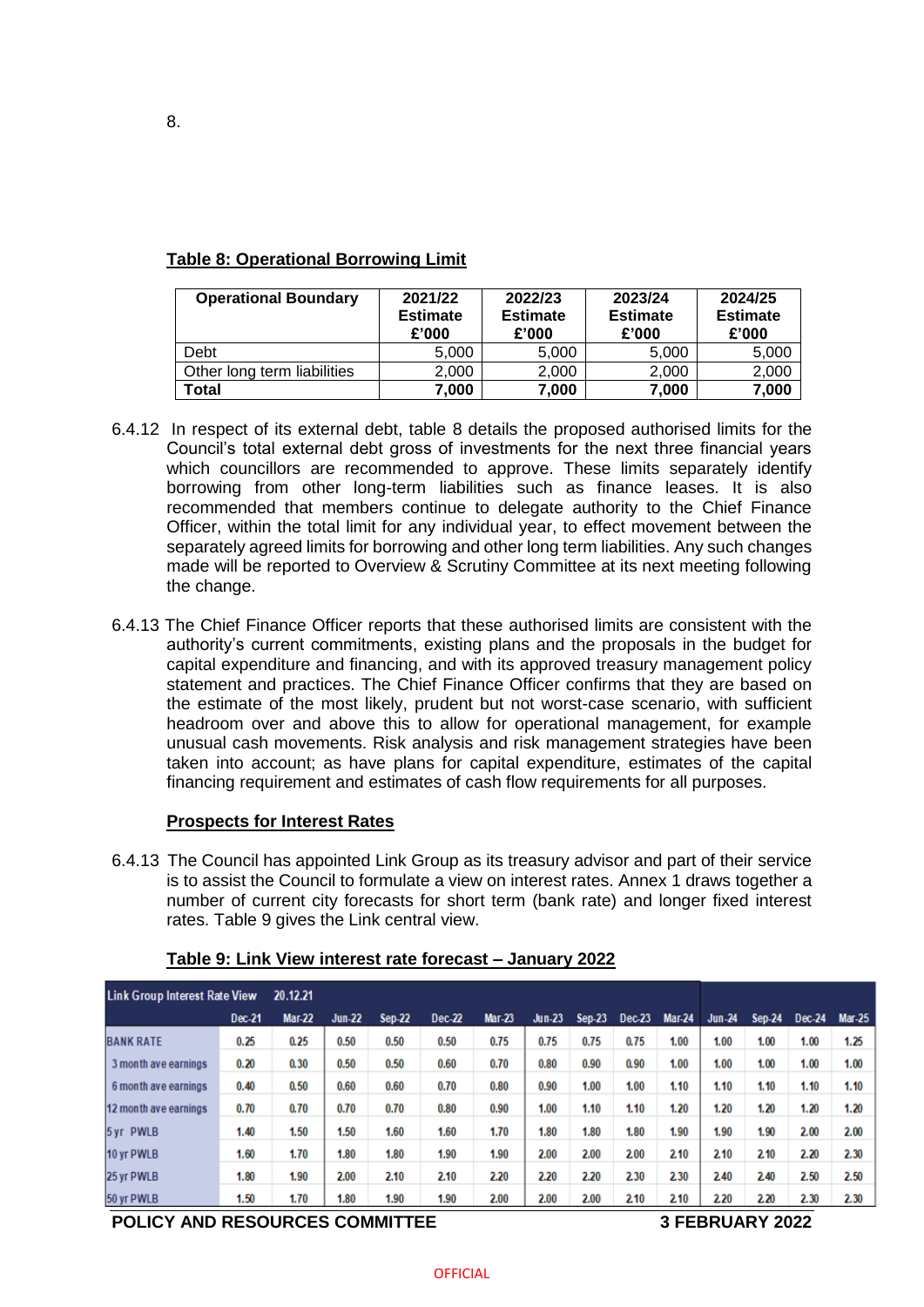# **Borrowing Requirement**

6.4.14 The Council is currently forecasting a marginally under-borrowed position in 2021/22. This means that the Council's capital borrowing is lower than the underlying need to borrow. As a result of the capital expenditure plans set out in 6.2.5, Table 1, the Council is expected to be maintain an under-borrowed position from 2022/23 onwards as shown in Table 10 below. This is a prudent strategy as investment returns are low and counterparty risk is relatively high – this approach will be carefully monitored during 2022/23.

## **Table 10: Borrowing Position**

| Under / (Over) Borrowing             | 2021/22<br>£000 | 2022/23<br>£000 | 2023/24<br>£000 | 2024/25<br>£000 |
|--------------------------------------|-----------------|-----------------|-----------------|-----------------|
| <b>External Debt</b>                 |                 |                 |                 |                 |
| <b>GF Ext Borrowing</b>              | 1.474           | 1.434           | 1,395           | 1,355           |
| <b>Capital Financing Requirement</b> | 1,518           | 1.483           | 1.447           | 1.412           |
| Under / (Over) Borrowing             | 44              | 48              | 53              | 57              |

\* The table above excludes leases from the under / over borrowed position, unlike table 6 – Forecasted Portfolio Position.

- 6.4.15 Against this background and the risks within the economic forecast, caution will be adopted with the 2022/23 treasury operations. The Chief Finance Officer will monitor interest rates in financial markets and adopt a pragmatic approach to changing circumstances.
- 6.4.16 The current capital programme funding forecasts for 2022/23 to 2024/25 shows there is currently no borrowing requirement. However, borrowing needs will be reviewed as the capital programmes are confirmed. Any decisions will be reported to Overview & Scrutiny committee at the next available opportunity.

## **Treasury Management Limits on Activity**

- 6.4.17 There are three debt related treasury activity limits. The purpose of these are to restrain the activity of the treasury function within certain limits, thereby managing risk and reducing the impact of any adverse movement in interest rates. However, if these are set to be too restrictive they will impair the opportunities to reduce costs / improve performance. The indicators are:
	- Upper limits on variable interest rate exposure. This identifies a maximum limit for variable interest rates;
	- Upper limits on fixed interest rate exposure. This is similar to the previous indicator and covers a maximum limit on fixed interest rates;
	- Maturity structure of borrowing. These gross limits are set to reduce the Council's exposure to large fixed rate sums falling due for refinancing, and are required for upper and lower limits.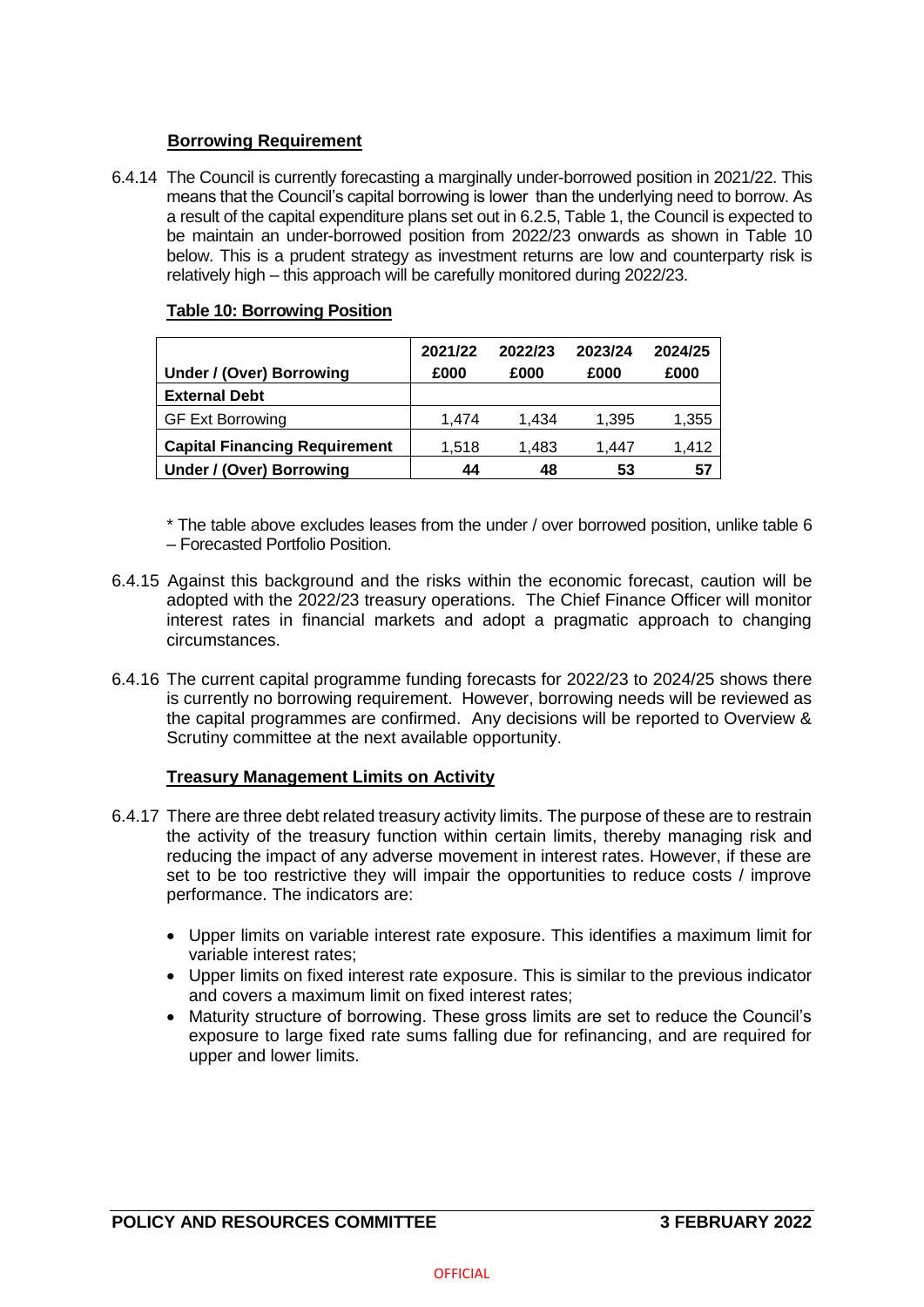# **The Council is asked to approve the following treasury indicators and limits:**

| $\%$                                            | 2022/23<br>£'000 | 2023/24<br>£'000 | 2024/25<br>£'000 |
|-------------------------------------------------|------------------|------------------|------------------|
| <b>Interest Rates Exposure</b>                  | <b>Upper</b>     | <b>Upper</b>     | <b>Upper</b>     |
| <b>Borrowing:</b>                               |                  |                  |                  |
| Limits on fixed interest rates                  | 100%             | 100%             | 100%             |
| Limits on variable interest rates               | 5%               | 5%               | 5%               |
| Investments:                                    |                  |                  |                  |
| Limits on fixed interest rates                  | 100%             | 100%             | 100%             |
| Limits on variable interest rates               | 50%              | 50%              | 50%              |
|                                                 |                  |                  |                  |
| <b>Maturity Structure New Borrowing 2022/23</b> |                  | Lower            | <b>Upper</b>     |
| Under 12 months                                 |                  | $0\%$            | 20%              |
| 12 Months and within 2 Years                    |                  | $0\%$            | 20%              |
| 2 Years and within 5 Years                      |                  | $0\%$            | 50%              |
| 5 Years and within 10 Years                     |                  | $0\%$            | 50%              |
| 10 Years and within 15 Years                    |                  | 0%               | 50%              |
| 15 Years and over                               |                  | 90%              | <b>20%</b>       |

# **Policy on Borrowing in Advance of Need**

6.4.18 The Council will not borrow more than or in advance of its needs purely in order to profit from the investment of the extra sums borrowed. Any decision to borrow in advance will be within forward approved Capital Financing Requirement estimates, and will be considered carefully to ensure that value for money can be demonstrated and that the Council can ensure the security of such funds.

# **6.5 ANNUAL INVESTMENT STRATEGY STATEMENT 2022/23**

## **Investment Policy – management of risk**

- 6.5.1 The DLUHC and CIPFA have extended the meaning of 'investments' to include both financial and non-financial investments. This report deals solely with financial investments, (as managed by the treasury management team). Non-financial investments, essentially the purchase of income yielding assets, are covered in the Capital Strategy
- 6.5.2 The Council's investment policy has regard to the following:
	- DLUHC's Guidance on Local Government Investments ("the Guidance");
	- CIPFA Treasury Management in Public Services Code of Practice and Cross Sectoral Guidance Notes 2017 ("the Code"); and
	- CIPFA Treasury Management Guidance Notes 2018.

The Council's investment priorities will be security first, portfolio liquidity second and then yield, (return).

6.5.3 The above guidance from the DLUHC and CIPFA place a high priority on the management of risk. The Council has adopted a prudent approach to managing risk and defines its risk appetite by the following means: -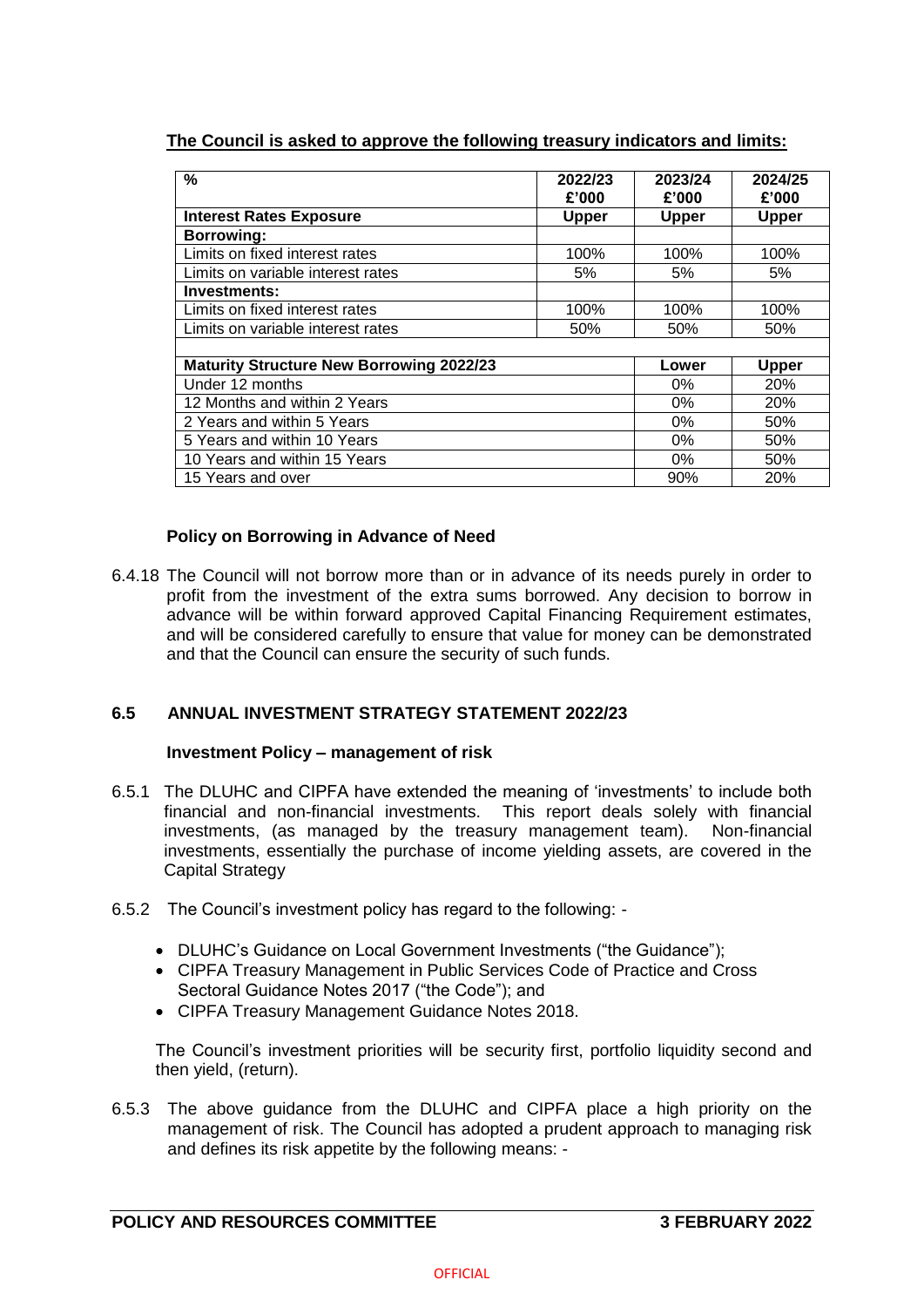- a) minimum acceptable credit criteria are applied in order to generate a list of highly creditworthy counterparties. This also enables diversification and thus avoidance of concentration risk. The key ratings used to monitor counterparties are the short term and long-term ratings;
- b) other information: ratings will not be the sole determinant of the quality of an institution; it is important to continually assess and monitor the financial sector on both a micro and macro basis and in relation to the economic and political environments in which institutions operate. The assessment will also take account of information that reflects the opinion of the markets. To achieve this consideration, the Council will engage with its advisors to maintain a monitor on market pricing such as "credit default swaps" and overlay that information on top of the credit ratings;
- c) other information sources used will include the financial press, share price and other such information pertaining to the financial sector in order to establish the most robust scrutiny process on the suitability of potential investment counterparties;
- d) the Council has defined the list of types of investment instruments that the treasury management team are authorised to use:-
	- **Specified investments** are those with a high level of credit quality and subject to a maturity limit of one year.
	- **Non-specified investments** are those with less high credit quality, may be for periods in excess of one year, and/or are more complex instruments which require greater consideration by members and officers before being authorised for use. Once an investment is classed as non-specified, it remains non-specified all the way through to maturity i.e. an 18 month deposit would still be non-specified even if it has only 11 months left until maturity.
- e) **Non-specified investments limit.** The Council has determined that it will limit the maximum total exposure to non-specified investments as being 20% of the total investment portfolio, (£4m);
- f) **Lending limits**, (amounts and maturity), for each counterparty will be set;
- g) the Council will set a limit for the amount of its investments which are invested for **longer than 365 days**;
- h) investments will only be placed with counterparties from countries with a specified minimum **sovereign rating**;
- i) the Council has engaged **external consultants**, to provide expert advice on how to optimise an appropriate balance of security, liquidity and yield, given the risk appetite of the Council in the context of the expected level of cash balances and need for liquidity throughout the year;
- j) all investments will be denominated in **sterling**; and
- k) as a result of the change in accounting standards for 2021/22 under IFRS 9, the Council will consider the implications of investment instruments which could result in an adverse movement in the value of the amount invested and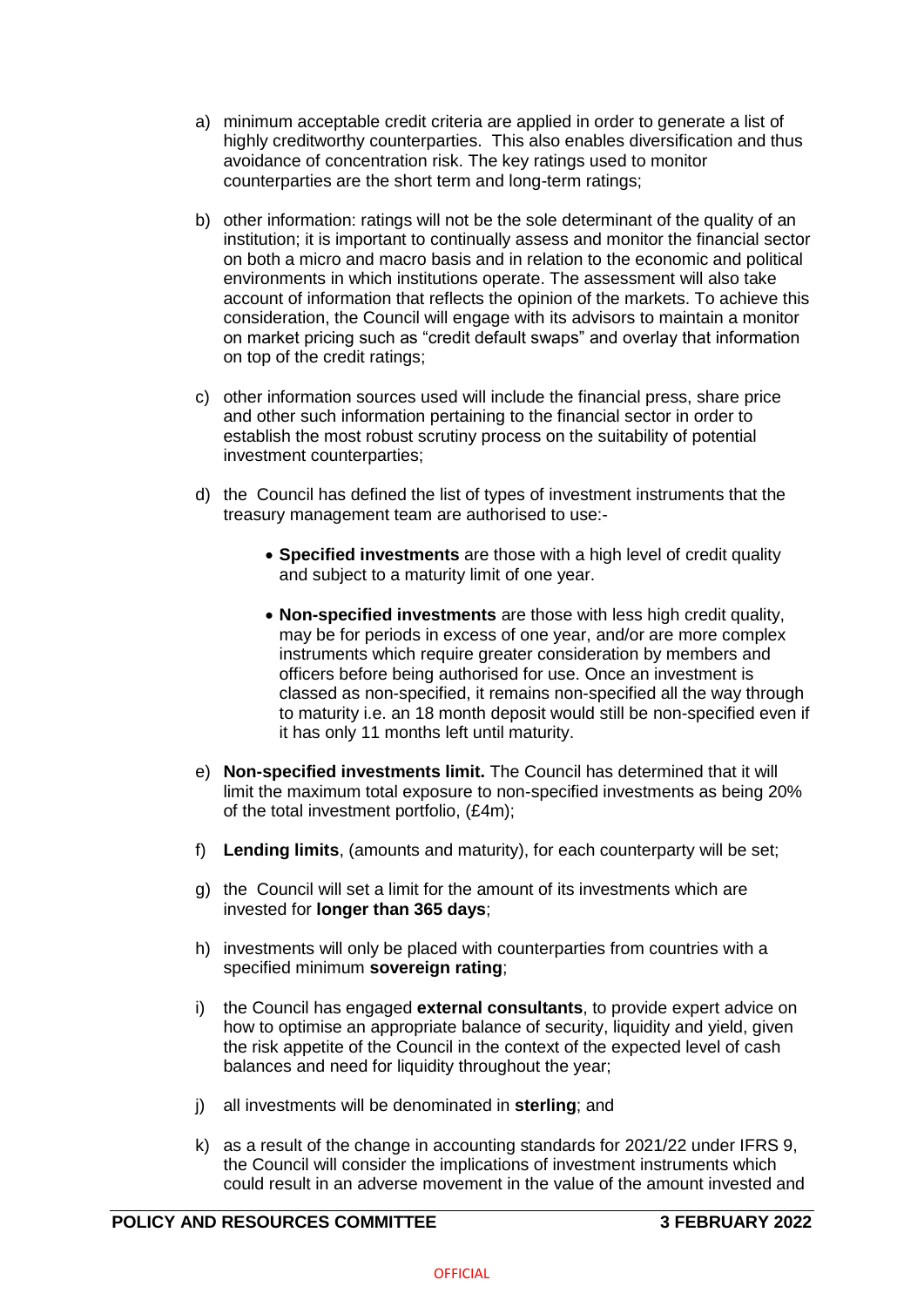resultant charges at the end of the year to the General Fund. (In November 2018, the DLUHC, concluded a consultation for a temporary override to allow English local authorities time to adjust their portfolio of all pooled investments by announcing a statutory override to delay implementation of IFRS 9 for five years ending 31.3.23)

6.5.4 However, the Council will also pursue value for money in treasury management and will monitor the yield from investment income against appropriate benchmarks for investment performance. Regular monitoring of investment performance will be carried out during the year.

## **Changes in risk management policy from last year**

6.5.5 The above criteria are unchanged from last year.

## **Credit Worthiness Policy – Security of Capital and use of credit ratings**

- 6.5.6 This Council applies the creditworthiness service provided by Link Group (Sector). This service employs a sophisticated modelling approach utilising credit ratings from all three main credit rating agencies - Fitch, Moodys and Standard and Poors. The credit ratings of counterparties are supplemented with the following overlays:
	- Credit watches and credit outlooks from credit rating agencies;
	- CDS spreads to give early warning of likely changes in credit ratings;
	- Sovereign ratings to select counterparties from only the most creditworthy countries.
	- (a) This modelling approach combines credit ratings, credit watches, and credit outlooks in a weighted scoring system which is then combined with an overlay of CDS spreads for which the end product is a series of colour code bands, which indicate the relative creditworthiness of counterparties. These colour codes are also used by the Council to determine the duration for investments. The Council will therefore use the counterparties within the following durational bands:

| <b>Colour</b> | <b>Maximum Investment Duration</b>                      |
|---------------|---------------------------------------------------------|
| Yellow        | 5 Years                                                 |
| Purple        | 2 Years                                                 |
| Orange        | 1 Year                                                  |
| <b>Blue</b>   | 1 Year (UK nationalised / semi nationalised banks only) |
| Red           | 6 Months                                                |
| Green         | 100 Days                                                |
| No Colour     | No investments to be made                               |

- 6.5.7 The Link Group creditworthiness service uses a wider array of information than just primary ratings and by using a risk weighted scoring system, does not give undue preponderance to just one agency ratings. Furthermore, by using a risk weighted scoring system, it does not give undue preponderance to just one agency's ratings.
- 6.5.8 Typically the minimum credit ratings criteria the Council use will be a short term rating (Fitch or equivalents) of Short Term rating F1, Long Term rating A-. There may be occasions when the counterparty ratings from one rating agency are marginally lower than these ratings but may still be used. In these, instances consideration will be given to the whole range of ratings available, or other topical market information, to support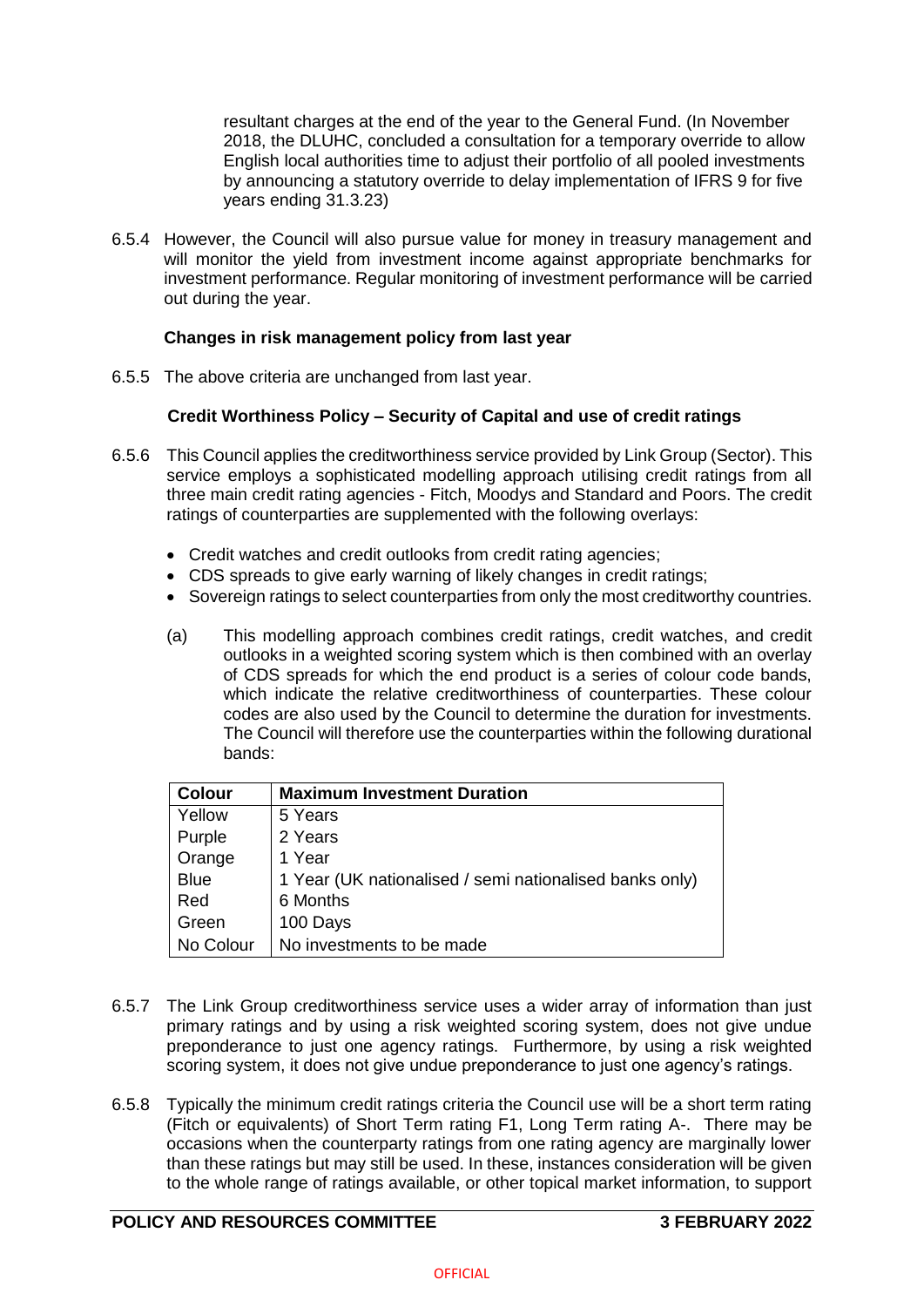their use.

- 6.5.9 All credit ratings will be monitored daily. The Council is alerted to changes to ratings of all three agencies through its use of the Link Group creditworthiness service.
	- If a downgrade results in the counterparty / investment scheme no longer meeting the Council's minimum criteria, its further use as a new investment will be with drawn immediately;
	- In addition to the use of credit ratings the Council will be advised of information in movements in Credit Default Swap against the iTraxx benchmark and other market data on a weekly basis. Extreme market movements may result in downgrade of an institution or removal from the lending list.
- 6.5.10 Sole reliance will not be placed on the use of this external service. In addition this Council will also use market data and market information, information on government support for banks and the credit ratings of that government support.

## **UK Banks – Ring-fencing**

- 6.5.11 The largest UK banks, (those with more than £25bn of retail / Small and Medium-sized Enterprise (SME) deposits), are required, by UK law, to separate core retail banking services from their investment and international banking activities by 1st January 2019. This is known as "ring-fencing". Whilst smaller banks with less than £25bn in deposits are exempt, they can choose to opt up. Several banks are very close to the threshold already and so may come into scope in the future regardless.
- 6.5.12 Ring-fencing is a regulatory initiative created in response to the global financial crisis. It mandates the separation of retail and SME deposits from investment banking, in order to improve the resilience and resolvability of banks by changing their structure. In general, simpler activities offered from within a ring-fenced bank, (RFB), will be focused on lower risk, day-to-day core transactions, whilst more complex and "riskier" activities are required to be housed in a separate entity, a non-ring-fenced bank, (NRFB). This is intended to ensure that an entity's core activities are not adversely affected by the acts or omissions of other members of its group.
- 6.5.13 While the structure of the banks included within this process may have changed, the fundamentals of credit assessment have not. The Council will continue to assess the new-formed entities in the same way that it does others and those with sufficiently high ratings, (and any other metrics considered), will be considered for investment purposes.

## **Country Limits**

6.5.14 Due care will be taken to consider the exposure of the Council's total investment portfolio to non-specified investments, countries, groups and sectors

> a) **Non-specified investment limit.** The Council has determined that it will limit the maximum total exposure to non-specified investments as being 20% of the total investment portfolio.

> b) **Country limit.** The Council has determined that it will only use approved counterparties from the UK and from countries with a minimum sovereign credit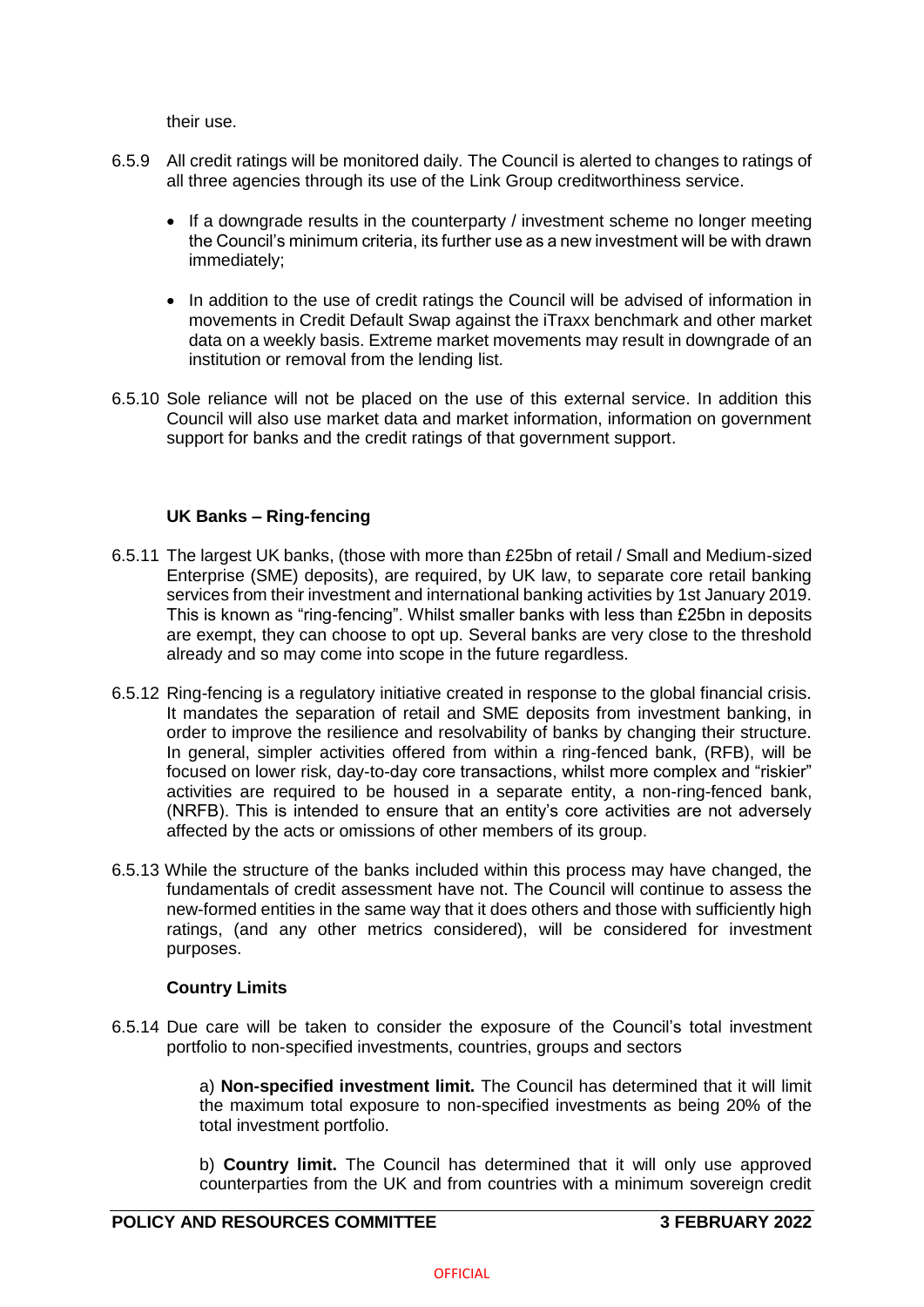rating of AA- from Fitch. The list of countries that qualify using these credit criteria as at the date of this report are shown in Annex C. This list will be added to, or deducted from, by officers should ratings change in accordance with this policy.

### **Investment Strategy**

- 6.5.15 **In-house funds.** Investments will be made with reference to the core balance and cash flow requirements and the outlook for short-term interest rates (i.e. rates for investments up to 12 months). Greater returns are usually obtainable by investing for longer periods. While most cash balances are required in order to manage daily cash flow requirements, where cash sums can be identified that could be invested for longer periods, the value to be obtained from longer term investments will be carefully assessed:-
	- if it is thought that Bank Rate is likely to rise significantly within the time horizon being considered, then consideration will be given to keeping most investments as being short term or variable;
	- conversely, if it is thought that Bank Rate is likely to fall within that time period, consideration will be given to locking in higher rates currently obtainable, for longer periods.

### **Investment returns expectations.**

- 6.5.16 Investment rates available remain at low levels as a result of the continuing low Bank Rate. Though the December 2021 Monetary Policy Committee voted to increase the Bank Rate to 0.25%, the first rise since the Covid-19 Pandemic began, this increase will take time to filter through to council investments, as existing investments mature and are replaced. Bank Rate forecasts for financial year ends are:
	- Q1 2023 0.50%
	- Q1 2024 0.75%
	- $\bullet$  Q1 2025 1.00%
- 6.5.17 For its cash flow generated balances, the Council will seek to utilise its notice accounts, money market funds and short dated deposits (overnight to three months) in order to benefit from the compounding of interest.

## **Ethical Investment Opportunities**

- 6.5.18 Investment guidance, both statutory and from CIPFA, makes clear that all investing must adopt SLY principals – security, liquidity and yield: ethical issues must play a subordinate role to those principals. Link Group is looking at ways in which Environmental, Social and Governance (ESG) metrics may be incorporated into credit rating agency assessments, and a small but growing number of financial institutions and fund managers are starting to promote ESG products. However, with a lack of consistency and coverage, Link Group continue to review options in this area and will update clients as progress is made, which will be brought forward in future Treasury reporting updates when available.
- 6.5.19 Within the Council's current lending criteria, an ethical money market fund is available to the Council for investment, (details are attached at Annex H) and will continue to be considered, should favourable return rates become available.